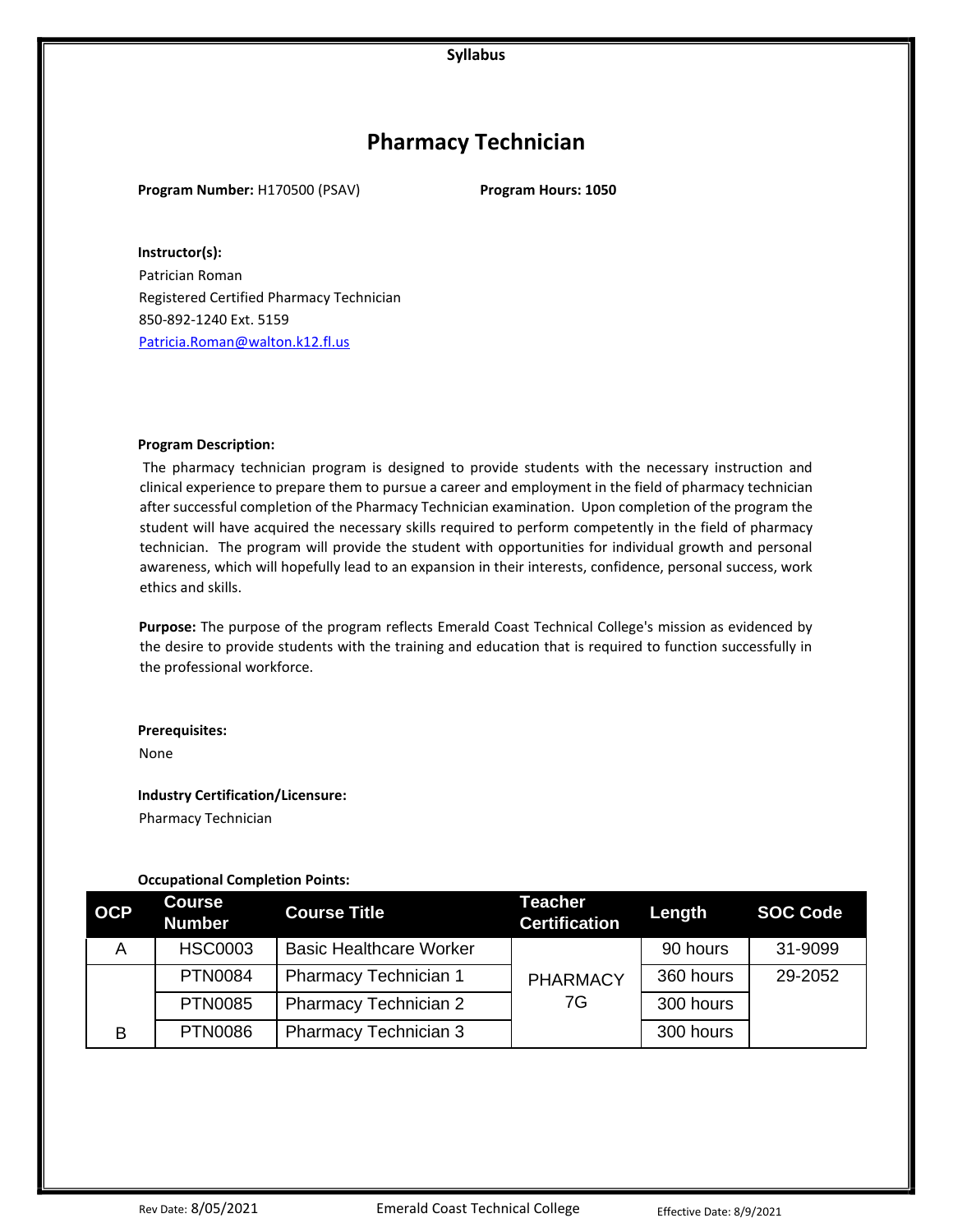#### **Program Objectives and Outcomes:**

The program includes, but is not limited to:

The courses content includes, but is not limited to:

- 1. DOE Health Science Core (Basic Healthcare Worker) Frameworks
- 2. DOE Pharmacy Technician 1 3. DOE Pharmacy Technician 2 4. DOE Pharmacy Technician 3
- a. Demonstrate knowledge of the healthcare delivery system and health occupations.
- b. Demonstrate the ability to communicate and use interpersonal skills effectively.
- c. Demonstrate legal and ethical responsibilities.
- d. Demonstrate an understanding of and apply wellness and disease concepts.
- e. Recognize and practice safety and security procedures.
- f. Recognize and respond to emergency situations.
- g. Recognize and practice infection control procedures.
- h. Demonstrate an understanding of information technology applications in healthcare.
- i. Demonstrate employability skills.
- j. Demonstrate knowledge of blood borne diseases, including HIV/AIDS.
- k. Apply basic math and science skills.
- l. Practice human relations.
- m. Identify pharmaceutical abbreviations and terminology as related to Community Pharmacy Practice.
- n. Identify medical and legal considerations.
- o. Perform clerical duties as related to Pharmacy Practice.
- p. Demonstrate knowledge of basic pharmaceutical chemistry and drug classification as it relates to the human physiology.
- q. Demonstrate knowledge of inventory control.
- r. Initiate measurement and calculating techniques as it relates to compounding in pharmacy practice.
- s. Demonstrate a basic knowledge of pharmaceutical chemistry as it relates to the human physiology. t. Prepare and deliver medications.
- u. Prepackage unit dose medications.
- v. Prepare sterile products.

## **Textbook:**

| <b>Textbook name</b>                                 | ISBN #             | <b>Edition</b>  |
|------------------------------------------------------|--------------------|-----------------|
| Mosby's Pharmacy technician, workbook and lab manual | 978-0-32363-630-8  | 5 <sup>th</sup> |
| Hartman's Nursing Assistance Care Long Term          | 978-1-60425-0749-9 | 3 <sup>rd</sup> |
| <b>Pharmacy Calculations</b>                         | 9781617314209      | 5 <sup>th</sup> |
| PassAssured online program                           |                    |                 |

# **Tools/Supplies/Materials:**

Students will need basic classroom supplies (pen, pencil, paper, and notebook). These supplies are to be brought to class on a daily basis. Safety equipment, specific to the pharmacy technician occupation, is provided, e.g., personal protective equipment.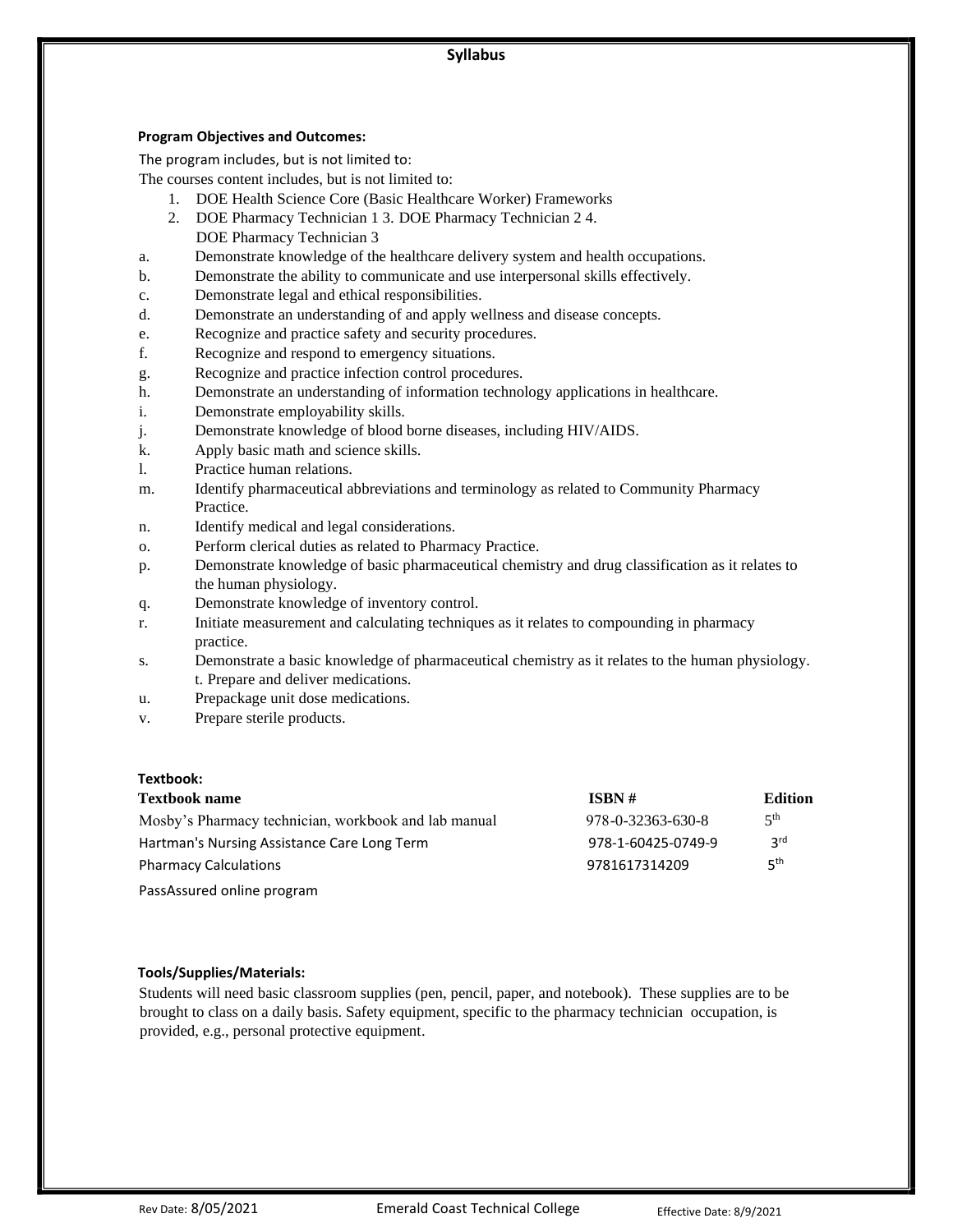**Grading Scale: NUMERICAL EQUIVALENT OF GRADES:**  $100-94 = A$  $93-85 = B$  $84-77 = C$  below 77% is failing

**Clinical:**  Pass =  $P$  (77% or greater)  $Fail = F (below 77%)$ 

# **Evaluation/Assessment: EXAMINATIONS:**

The program examinations consist of written knowledge examinations and performance evaluations. A knowledge examination is given upon completion of each major topic assignment. An overall 77% on performance evaluations is required to successfully pass and proceed to the next assignment. Students are eligible and encouraged to take the Pharmacy Technician exam upon completion of the program.

#### **Satisfactory Progress:**

Students must maintain an average of 77% in each class to pass the course and progress in the program. The only exception is the Medical Math component. The student must make an 85% on the Medical Math final exam. When a student is absent from class, the student must make up all tests or class work missed on the first day they return to class or a grade of zero will be awarded. Students will be provided with detailed assignment sheets and a specific syllabus for each course of study. Complete mastery of an area must be achieved before proceeding further. A student is not allowed to progress in the program if they have not passed each course at the time it is offered. Students are responsible for maintaining a sufficient rate of progress throughout the course.

#### **Instructional Delivery Methods:**

Lecture, power points, audiovisual, team projects, skills demonstration with return demonstration.

## **Conferences and Assistance:**

You are welcome and encouraged to come to the instructors' offices to talk over any problems you may have in this program. Conferences with instructors may be scheduled after class. Students needing assistance with problems will research along with the instructor all possibilities and utilize all reference materials to achieve a solution. In addition, Student Services personnel as well as the Adult Facilitator are available to students for assistance as needed. Subject-related problems can be presented to the class as a whole for research upon instructor's approval. Class interaction and discussion concerning health and wellness and pharmacy technician is encouraged.

Students who are having difficulty completing a lab assignment are encouraged to seek help from an instructor as soon as possible. The student is responsible for scheduling additional practice time as needed. These practice times are not to be scheduled during regularly scheduled lab hours.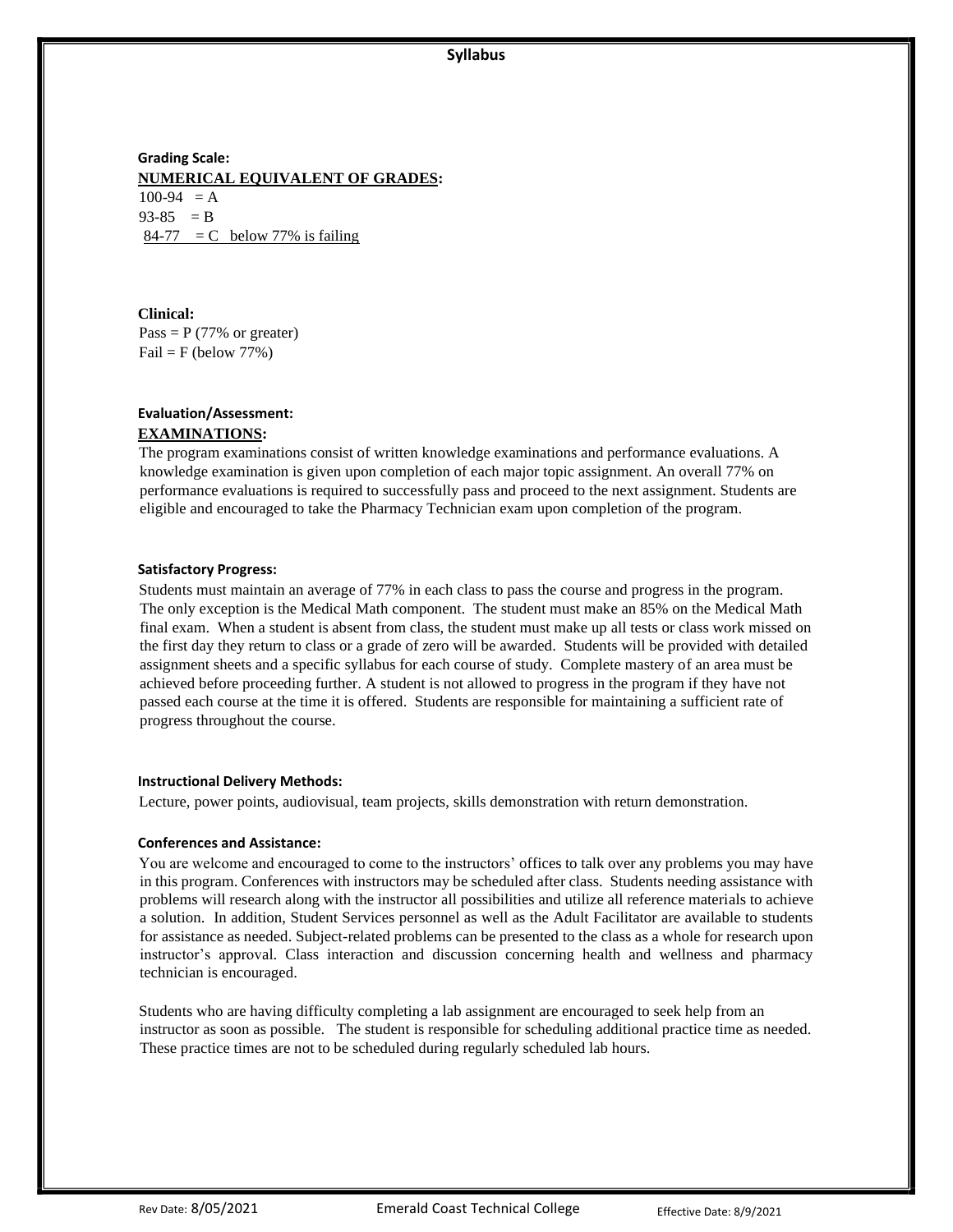#### **Classroom:**

761 N. 20<sup>th</sup> Street DeFuniak Springs, Florida 32433 Portable # 2

#### **Office Location:**

761 N. 20<sup>th</sup> Street DeFuniak Springs, Florida 32433 Portable # 2

#### **Office Hours:**

Regular office hours for the instructors are Mon. – Thr., Day: 7:30 a.m. -5:00 p.m.

#### **Attendance:**

The instructors will arrange individual class and lab hours. Students are required to be present and on time for class and lab practice in order to receive the necessary instruction. The student is responsible for all material covered in class. Any material missed, due to an absence, must be made up by the student. The student is responsible for completing this make up work within one week of the time missed.

If a student expects to be late to class or absent they should notify the instructor. The student should also notify the instructor in advance if they will be absent from clinical.

All hours missed whether theory or clinical must be made up. Students are required to complete written reports as assigned by their instructor.

Meeting Times/Contact Hours Day Class theory: Mon – Thr, 8:00 am – 4:00 pm

#### **Lab Equipment:**

You will be assigned specific equipment for your labs. The equipment you will use is reliable. However, with abuse or misuse, it will malfunction and become inoperable. Be careful and have the instructor demonstrate the use of the equipment before using it for the first time. Read all instructions carefully and ask questions prior to use. Keep your work area and lab areas clean and orderly while performing assignments. Return all software, equipment and lab components to the proper storage area before departing at the end of the period. The classroom lab will be clean and secured at the end of each project or period whichever comes first.